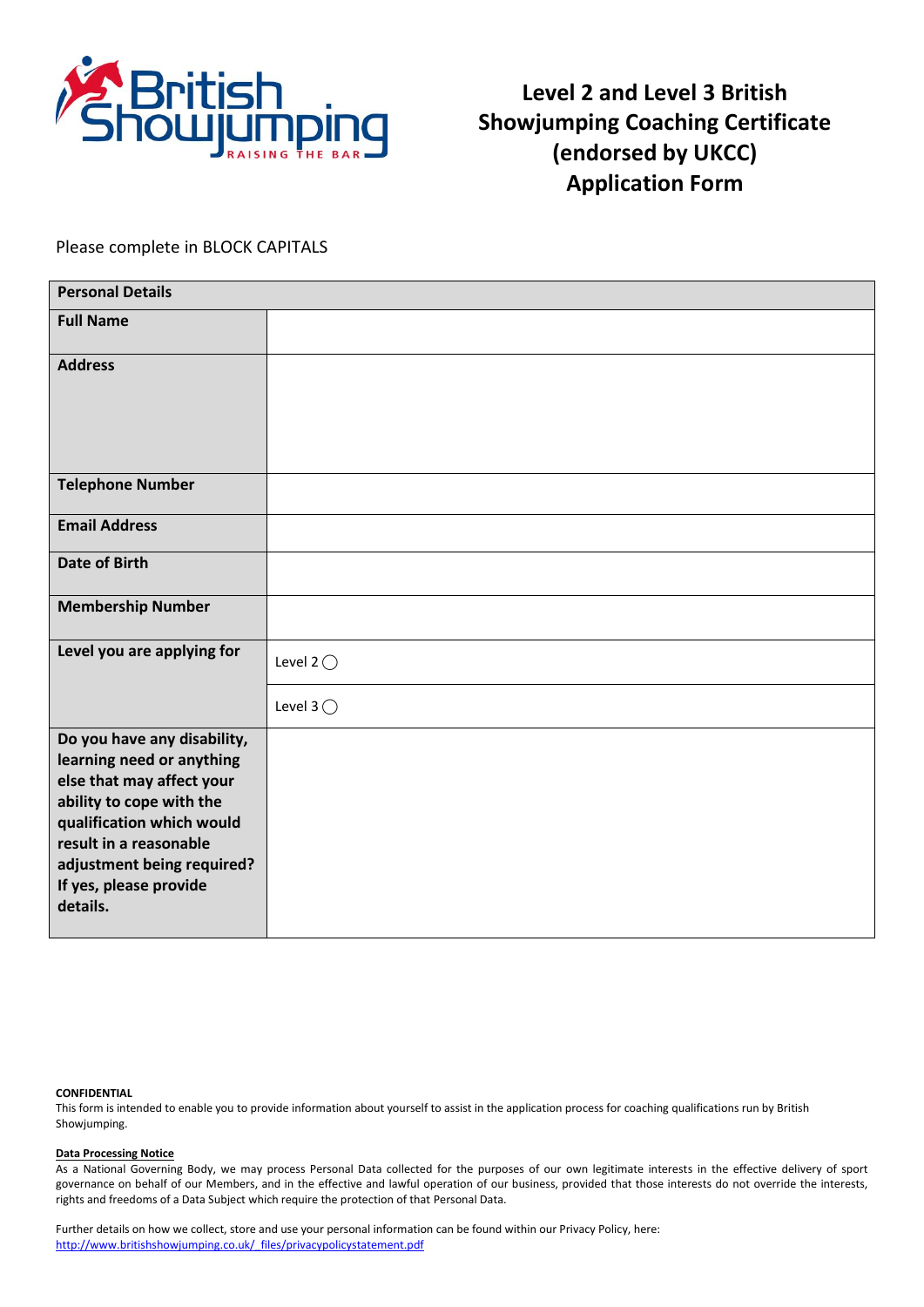### **Qualifications and experience**

*Please use this space to list your current equestrian qualifications, (for example British Showjumping NAF 5\* achievements/ Pony Club Tests/BHS stages) and the year in which they were achieved if known. (Please use overleaf if extra space needed)* 

*Please use this space to outline any courses you have completed both equestrian/ non-equestrian that you think are relevant. Please think about the outcomes and objectives of the course you attended which will provide useful information in support of your application. (Please use overleaf if extra space needed)*

*Please outline your stable management and horse care experience. The level 2 and level 3 Coaching Certificate require you to demonstrate a competent level of horse care. If you can, give evidence of:* 

*a) Any relevant horse care qualifications if not already listed (eg. BHS/Pony Club/ABRS/Diploma/Certificate) b) Experience of horse care and stable management of horses (please give period of time, number of horses in your charge, responsibilities e.g. care and feeding, work rota's tack fitting etc.)(Please use overleaf if extra space needed)*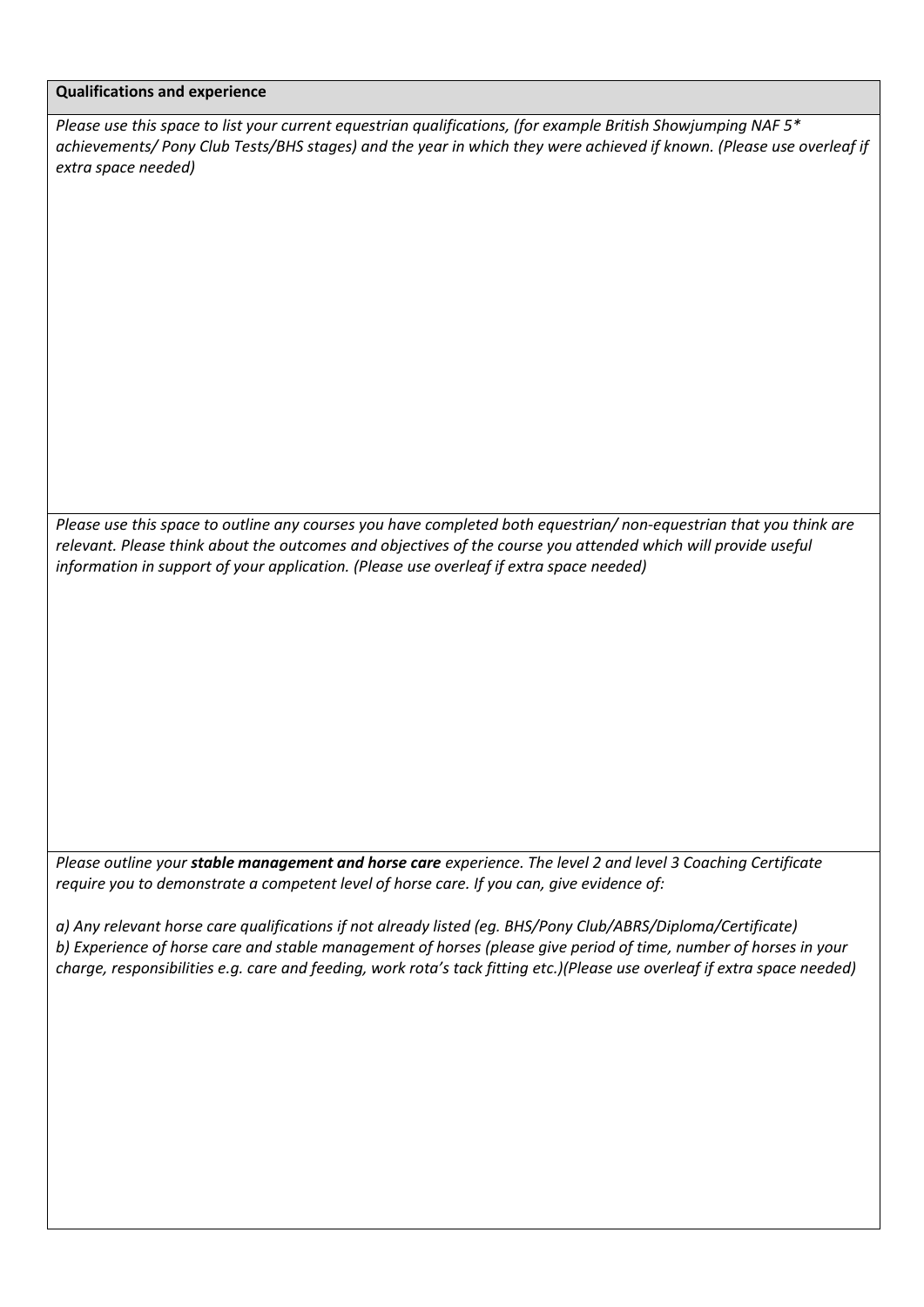| Please detail below any coaching/teaching experience including details of how many riders you have coached, what       |
|------------------------------------------------------------------------------------------------------------------------|
| level, ability and age of riders, any clinics you have coached and at what venues. (Please use overleaf if extra space |
| needed)                                                                                                                |

# *\*Level 3 candidates only*

Please indicate below two riders you could use for your portfolio that you are currently coaching on a regular basis and the level in which they are competing at.

| <b>Rider one</b>      |  | <b>Rider Two</b>      |  |
|-----------------------|--|-----------------------|--|
| <b>Name</b>           |  | <b>Name</b>           |  |
| Level<br>competing at |  | Level<br>competing at |  |